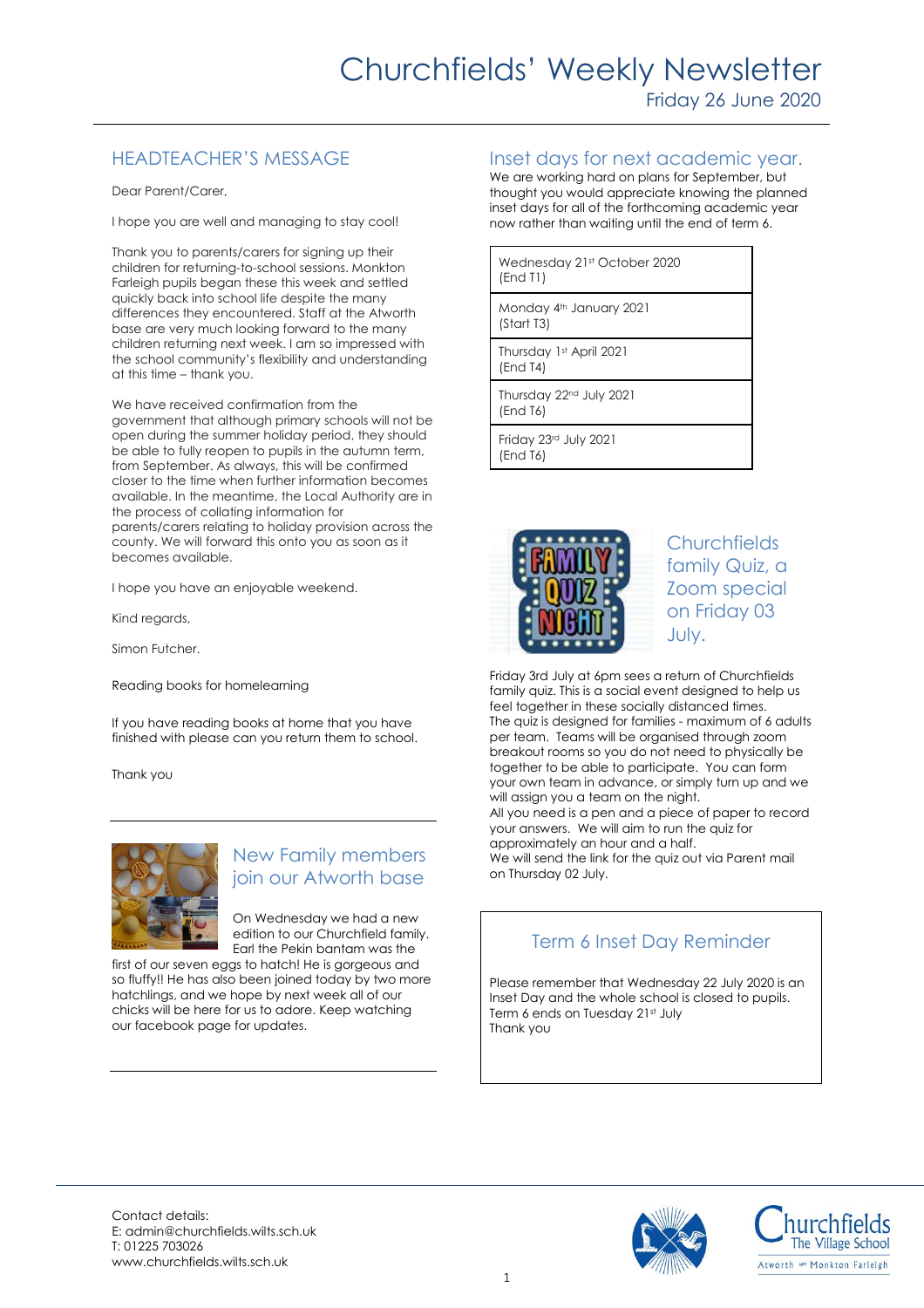# Churchfields' Weekly Newsletter

Friday 26 June 2020



## Send My Friend to School

The current situation has made us think about how much we value or education and how lucky we are to have the opportunity to go to school and learn. But some children will not be returning. UNICEF estimates roughly 1 in 5 school-aged children do not attend school. The Send My Friend to

School campaign works on raising awareness of this problem. In 2020 the focus is on the harmful effects of the climate crisis on education. Having read about this, Kestrels were thinking about what they could do to make a difference. They have sent a campaign message to their MP, written to other important people, to local newspapers and are also trying to raise awareness in schools, by talking to younger classes and writing this message for parents and children :

Kestrels class have been finding out about the climate crisis and the work of Greta Thunberg. We've been inspired by both Greta and Malala to think about what we can do to make a difference to our generation's future.

This is a significant year to take action, as the UK is hosting this year's climate summit. It is important that we lead the way to carbon net zero emissions. Due to extreme weather, many children are missing out on a quality education. Some of these drastic occasions include strong winds that damage schools; drought that causes hunger, meaning children can't concentrate and heavy rain can cause malaria to be prevalent.

People can only obtain a good job if they have a quality education.

The climate crisis affects everyone, meaning many children miss school. It is our generation that have to step up. Children must be taught about the problems of global warming. We need to make a change.

This is the list of things that we as a school can do to solve the climate change problem:

- cycle or walk to school more often to reduce our carbon emissions
- learn more about the climate problems
- grow more plants to help trap greenhouse gases
- make sure you use reusable or recyclable plastic when you pack your lunch

Madelyn and Sam

**SCIENCE FUN AT HOME** 

We have seen some fantastic photos of brilliant science activities carried out at home. Many of you are following Maddie and Greg's Let's Go Live! on You Tube. The Primary Science Teaching Trust have also developed some Fun Science at home sheets that are full of great ideas for all your budding scientists and engineers. They can be viewed and downloaded here. Some of the activities may look familiar as we have already integrated a few into our fortnight;y 'Pick and Mix' grids. [https://pstt.org.uk/resources/curriculum](https://pstt.org.uk/resources/curriculum-materials/Science-Fun-at-Home)[materials/Science-Fun-at-Home](https://pstt.org.uk/resources/curriculum-materials/Science-Fun-at-Home)

## Class News Roundup

Working in bubbles has given us a new class for term 6. Whilst we haven't shared their news until now they have been very busy!

### Starling Class

Starlings have been playing and working hard over the last few weeks. This past week we have had PE and dance with Mr Kiely; on the crafty side we have been colouring, drawing and making sea monster art. Maths has seen us measuring the school grounds and objects. This week we started writing stories about mermaids and Krakens. We have also been catching up with friends.









A super star that has been sent my way this week. Thomas blew Mrs Cass away with his work and focus. She was so impressed by Thomas's learning all about fractions. I can see why she asked him to explain and share his learning with me. Great stuff Thomas.

Someone else that should feel really proud of their achievements. Love Mrs Genner x x x





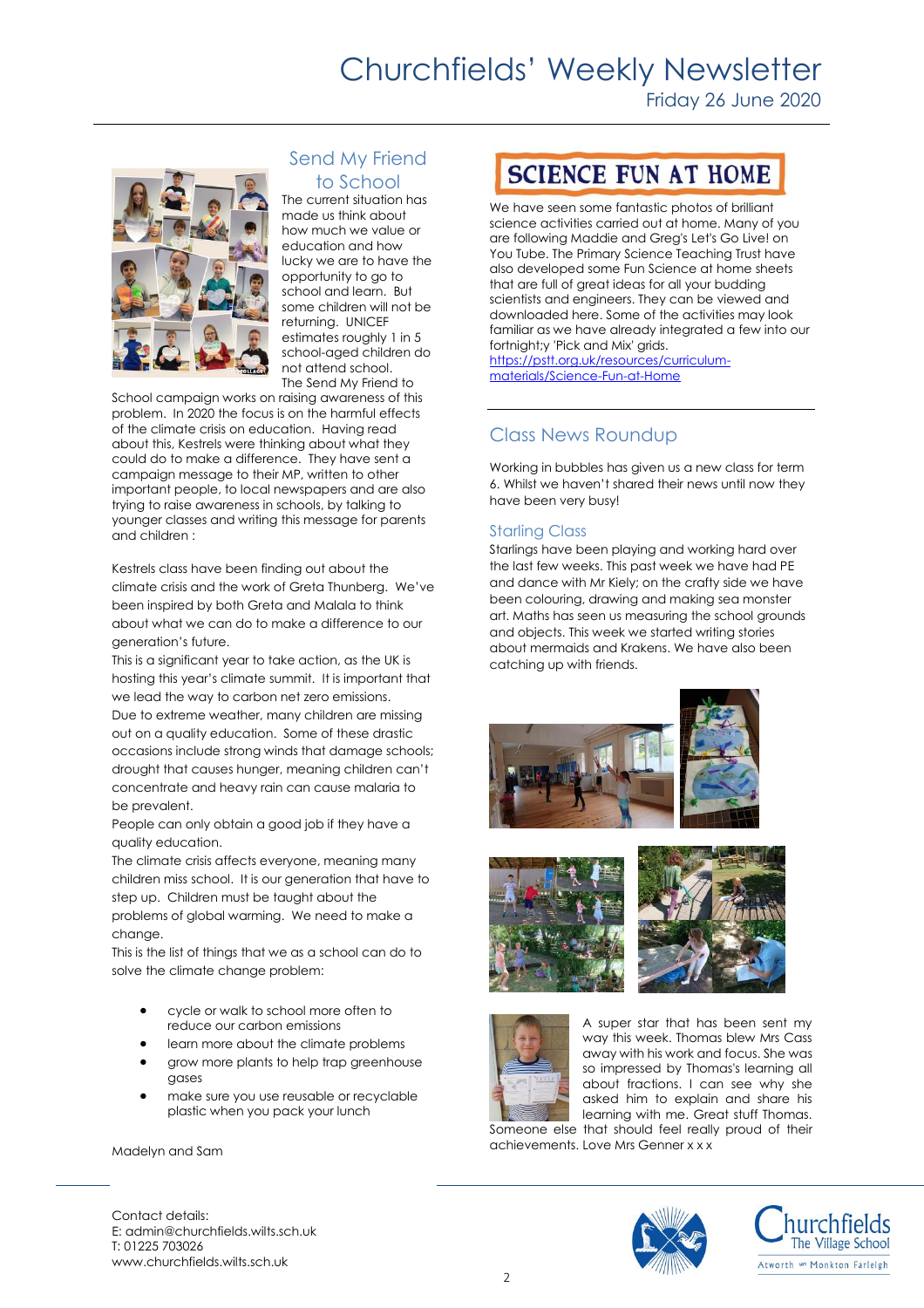#### Kingfisher Class

This week Kingfisher class have thoroughly enjoyed learning about mythical creatures and creating their own. I was so impressed by all that the children have achieved especially, their use of water colours to complete them. Yet again Kingfishers you have amazed me and I have had another marvellous week with you. Love Mrs Genner x x x



#### Woodpecker Class



After writing instructions on how to become a mermaid/merman Woodies were astonished to find out they actually worked!!! Mrs Pugh had to explain to parents that their children had been replaced!!

Well, the new arrivals have been a little bit of a distraction this week, but a very welcome one full of opportunities to discuss life cycles and the needs of living things! When we are quiet in class we can hear them chirping away outside the office!

It has been a week full of mermaid craft and writing activities as well as further research into the legend of the Loch Ness Monster. We are continuing to keep up our key skills with Big Maths Beat That and weekly spellings as well as plenty of reading. In school we are really enjoying reading The Owl Who was Afraid of the Dark together. We have seen some lovely reports from home and terrific mermaid art too. Well done everyone! Don't forget - READ! READ! READ!



 Mrs Liddiard was so impressed by the detail used in Eugene's representation of a flower and all of its parts she just couldn't resist sending him over to wow me. From a sensible distance I could see exactly what she meant. Such creative use of plasticine and tools to create something so realistic.

Fantastic Science learning Eugene. You should be super proud. Love Mrs Genner x x x

#### Falcon Class

Falcons have been looking at Sea creatures. We designed our own based on the drawing idea on the learning grid.

Some children decided they liked the one from the instructions others made their own version. There are some very cute and some scary ones!



#### Kestrel Class

Not only have Miss Ottners class been enjoying the sunshine and working incredibly hard, they have also had the opportunity to play. Revisiting their early years, Mrs Genner thought perhaps the oldest children in the school would also like something to play with, we would be so disappointed if they weren't being active! We think they really enjoyed it, especially the opportunity to wash all of the equipment down on a very, very hot day!











Contact details: E: admin@churchfields.wilts.sch.uk T: 01225 703026 www.churchfields.wilts.sch.uk